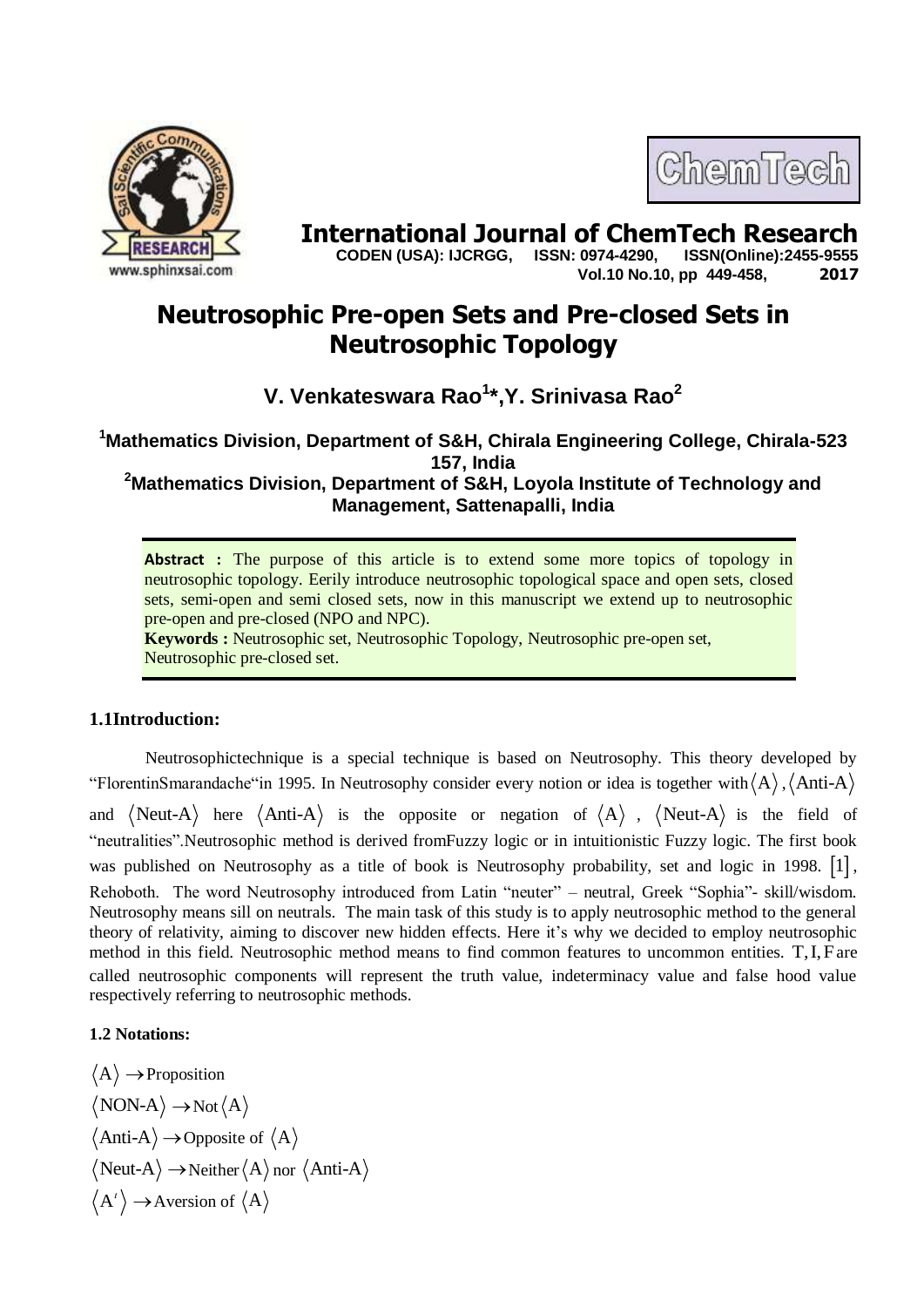#### **1.3 Remark:**

NON-A) is different to  $\langle$  Anti-A $\rangle$ .

#### **Example 1.1:**

 $A\rangle = pink$ ,  $\langle Anti - A \rangle =$  yellow But $\langle NON-A \rangle =$ green, red, blue...etc $(any colour$  exp *ect pink*)  $\langle Neut-A \rangle$  $\langle A \rangle$  = pink,  $\langle$  Anti-A $\rangle$  = yellow But $\langle$ NON-A $\rangle$  = green, red, blue...etc $\langle$  *any colour* exp<br>= green, red, blue...etc $\langle$  *any colour expect pink and yellow* $\rangle$ . $\langle A' \rangle$  = any shade of pink.

**1.4Remark:** Between an idea  $\langle A \rangle$  and its opposite  $\langle Anti-A \rangle$  there is a continuum power spectrum of neutralities  $\langle$  Neut- A $\rangle$ . Neutrosophic theory was studied in neutrosophic metric space, smooth topological spaces, arithmetic operations, rough sets, neutrosophic geometry, and neutrosophic probability….etc. Now, in natural way make longer neutrosophic theory in neutrosophic pre-open and pre-closed set and neutrosophic topological space.

## **1.5 Neutrosophic logic:**

A logic in which each proposition is estimated to have the percentage of truth in subset T the percentage of indeterminacy in subset I and percentage of falsity in a subset F where T, I, F are defined above is called neutrosophic logic.  $(T, I, F)$  Truth values where T, I, F are standard or non-standard subsets of nonstandard interval  $\left[ \begin{array}{c} -0, 1 \\ \end{array} \right]$ , where

 $n_{\text{inf}} = \inf T + \inf I + \inf F \ge 0$  And  $n_{\text{sup}} = \sup T + \sup I + \sup F \le 3$  they are many neutrosophic rules of inference[2].

The degree of membership to  $-A(M)$ , degree of non-membership-to  $-A(N)$ , such that  $M+N \leq 1$ when  $M+N=1$  one obtain the fuzzy set, and if  $M+N<1$  there is an indeterminacy I=1-M-N. Zadeh et. al. 3 fuzzy set theory as a mathematical tool in 1965 for dealing with uncertainties where each element had each element had degree of membership acquire form [4-7].

The intuitionistic fuzzy set was introduced y Atanassov in  $1983[4]$  as a generalization of fuzzy set where besides the degree of membership and the degree non-membership of each element. The neutrosophic set was introduced by Smarandache and explained neutrosophic set is a generalization of intuitionistic fuzzy set. In 2012 Salama, Alblow [5] introduced the concept of topological space. In 2016 introduced the concept of neutrosophic semi-open sets in neutrosophic topological space by p.Ishwarya and dr.k.Bageerathi.

Currently, in this manuscript we recall the neutrosophic pre-open sets and neutrosophic per-closed in neutrosophic topological spaces.

#### **2.1 Terminologies:**

We recollect some important basic preliminaries, and in particular, the work of Smarandache in [1], Atanassov in [4, 5] and Salama [8, 9]. Smarandache introduced the neutrosophic components T, I, F which represent the membership, indeterminacy, and non-membership values respectively, where  $\left]$  -0,1<sup>+</sup>  $\left[$  is nonstandard unit interval.

**Definition 2.2:** Let X be a non-empty fixed set. A Neutrosophic set (NSfor short) A is an object having the **Definition 2.2:** Let X be a non-empty fixed set. A Neutrosophic set (NSfor short) A is an object having the form  $A = \{ (x, \mu_A(x), \sigma_A(x), \gamma_A(x)) \}, x \in X$  where  $\mu_A(x), \sigma_A(x), \gamma_A(x)$  which represent the degree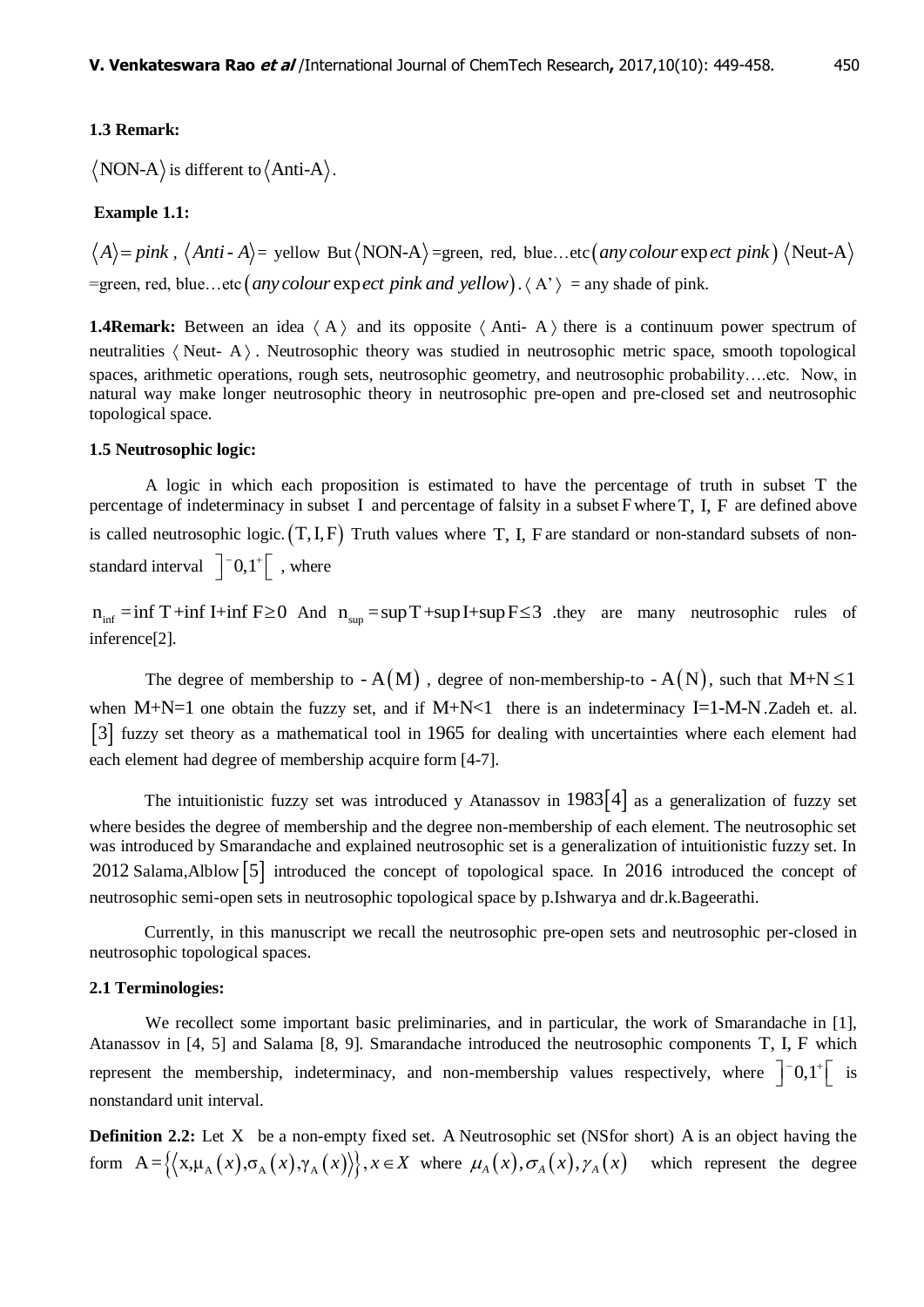of member ship function  $\mu_A(x)$  the degree of indeterminacy  $\sigma_A(x)$  and the degree of non-member ship  $\gamma_A(x)$ respectively of each element  $x \in X$  to the set A [7].

**Definition 2.3:** The Neutrosophic subsets  $0_N$  and  $1_N$  in X as follows:

 $0<sub>N</sub>$  may be defined as:

 $(0, 0, 0)$   $0_y = \{(x, 0, 0, 1) : x \in X\}$  $(0, 0, 0)$   $0_y = \{(x, 0, 1, 1) : x \in X\}$  $(0, 0)$   $0<sub>N</sub> = \{(x, 0, 1, 0) : x \in X\}$  $(0_4)$   $0_y = \{(x,0,0,0) : x \in X\}$ 

 $1<sub>N</sub>$  may be defined as

 $(1, 1)$   $1_y = \{ \langle x, 1, 0, 0 \rangle : x \in X \}$  $(1, 1)$   $1_y = \{(x,1,0,1) : x \in X\}$  $(1_2) 1_N = \{(x,1,1,0) : x \in X\}$  $(1_4) 1_N = \{(x,1,1,1) : x \in X\}$ 

**Definition 2.4:** Let  $A = \langle \mu_A, \sigma_A, \gamma_A \rangle$  be a NS on X, then the complement set of the  $A[C(A)]$  may be defined

as three kinds of complements.  
\n
$$
C_1 C(A) = \{ \langle x, 1 - \mu_A, 1 - \sigma_A(x), 1 - \gamma_A(x) \rangle : x \in X \}
$$
\n
$$
C_2 C(A) = \{ \langle x, \gamma_A, \sigma_A, \mu_A \rangle : x \in X \}
$$
\n
$$
C_3 C(A) = \{ \langle x, \gamma_A, 1 - \sigma_A, \mu_A, \rangle : x \in X \}
$$

**Example 2.1:** The complement of  $O_N$  is  $I_N$  and the complement of  $I_N$  is  $O_N$ .

 $O_{N} = \{ \langle x, 0, 0, 1 \rangle : x \in X \}$  $C_1 = C(O_N) = \{ \langle x, 1, 1, 0 \rangle : x \in X \}$  $C_2 = C(O_N) = \{ \langle x, 1, 0, 0 \rangle : x \in X \}$  $C_3 = C(O_N) = \{ \langle x, 1, 1, 0 \rangle : x \in X \}$  $\mathbf{O}_{N}$  and  $\mathbf{I}_{N}$  are complement each other

**Definition 2.5:** Let  $x$  be a non empty set and neutrosophic sets A and B in the form

 $A = \{ \langle x, \mu_A(x), \sigma_A(x), \gamma_A(x) \rangle : x \in X \}$  $A = \{ \langle x, \mu_A (x), \sigma_A (x), \gamma_A (x) \rangle : x \in X \}$ <br>B=  $\{ \langle x, \mu_B (x), \sigma_B (x), \gamma_B (x) \rangle : x \in X \}$  then we consider two possible definitions for subsets.  $A = \{ \langle x, \mu_A(x), \sigma_A(x), \gamma_A(x) \rangle : x \in X \}$ <br>  $B = \{ \langle x, \mu_B(x), \sigma_B(x), \gamma_B(x) \rangle : x \in X \}$  then we consider two possible definitions for<br>  $1.A \subseteq B \Leftrightarrow \mu_A(x) \leq \mu_B(x), \sigma_A(x) \leq \sigma_B(x),$  and  $\gamma_A(x) \geq \gamma_B(x) \forall x \in X$ .  $B = \{ \langle x, \mu_B(x), \sigma_B(x), \gamma_B(x) \rangle : x \in X \}$  then we consider two possible definitions for<br>  $1.A \subseteq B \Leftrightarrow \mu_A(x) < \mu_B(x), \sigma_A(x) \leq \sigma_B(x),$  and  $\gamma_A(x) \geq \gamma_B(x) \forall x \in X$ .<br>  $2.A \subseteq B \Leftrightarrow \mu_A(x) \leq \mu_B(x), \sigma_A(x) \geq \sigma_B(x),$  and  $\gamma_A(x) \geq \gamma_B(x) \forall x \in X$ .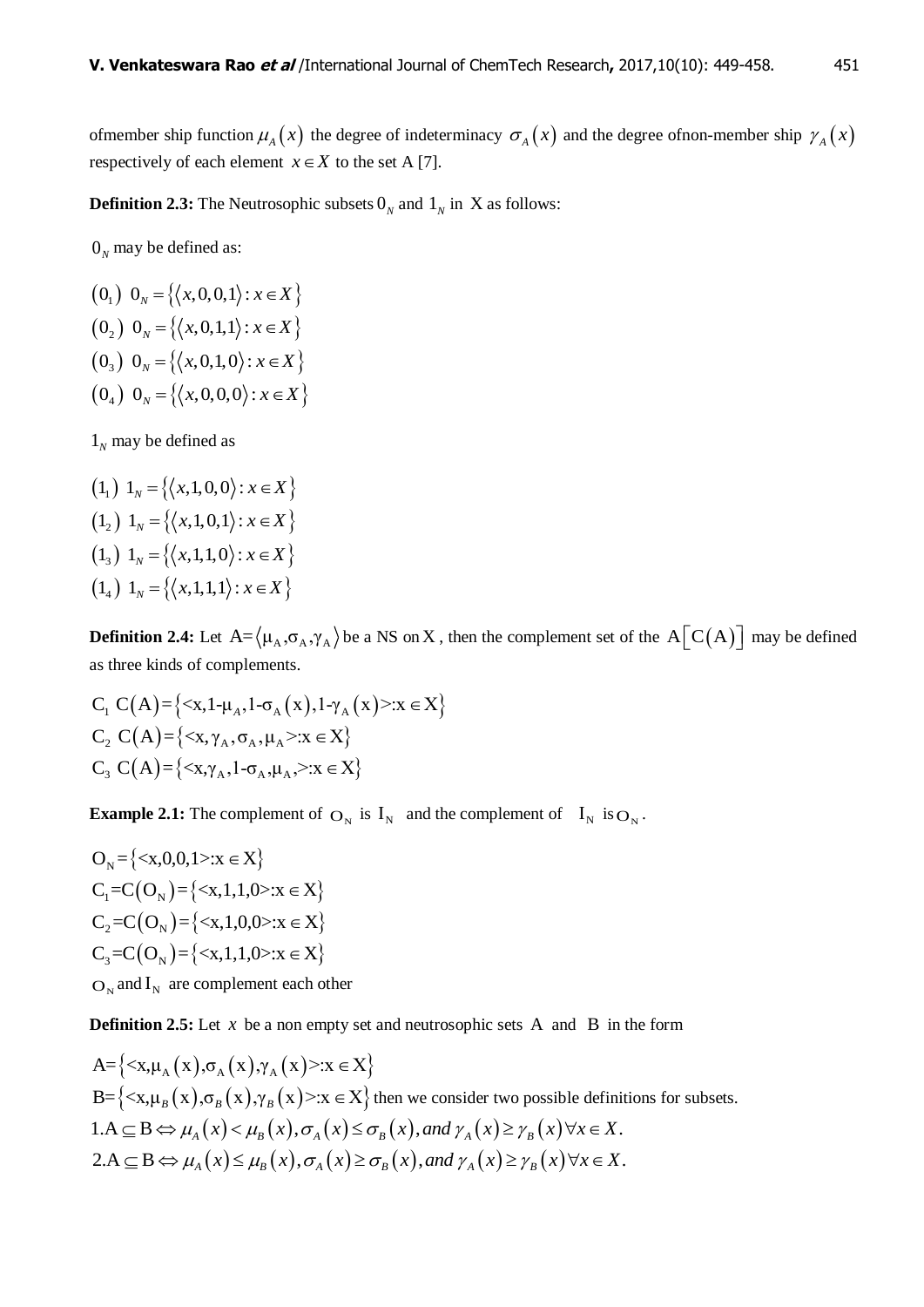Proposition 2.1: For any neutrosophicset A, then the following conditions are holds.

$$
\begin{aligned} &\left(1\right)\mathbf{O}_{\scriptscriptstyle{\mathrm{N}}}\subset\mathbf{A}\,,\mathbf{O}_{\scriptscriptstyle{\mathrm{N}}}\subseteq\mathbf{O}_{\scriptscriptstyle{\mathrm{N}}} \\ &\left(2\right)\,\mathbf{A}\subseteq I_{\scriptscriptstyle{\mathrm{N}}}\,,\mathbf{I}_{\scriptscriptstyle{\mathrm{N}}}\subseteq I_{\scriptscriptstyle{\mathrm{N}}} \end{aligned}
$$

**Definition 2.6:** Let X be a non-empty set and A,B are neutrosophic sets then

 $(i)$  A  $\cap$  B May be defined as  $(I_1)A \cap B = \langle X, \mu_A \wedge \mu_B, \sigma_A \wedge \sigma_B, \gamma_A \vee \gamma_B \rangle$  $(I_2)A \cup B =$ 

We can easily generalize the operations of intersection and union in def 5 to arbitrary family of neutrosophic sets.

Proposition 2.2: For all A and B are two neutrosophic sets then the following conditions are true.

$$
(1) C(A \cap B) = C(A) \cup C(B)
$$
  
(2) C(A \cup B) = C(A) \cap C(B)

**Definition 2.7:** A neutrosophic topology  $(NT)$  is a non-empty set X is a family  $\tau$  of a neutrosophic sets in X satisfying the following condition.

$$
(NT_1) O_N, I_N \in \tau
$$
  
\n
$$
(NT_2) G_1 \cap G_2 \in \tau \text{ for any } G_1, G_2 \in \tau
$$
  
\n
$$
(NT_3) \cup G_i \in \tau \text{ for every } \{G_i : i \in j\} \subseteq \tau
$$

In this case  $(X,\tau)$  is called a neutrosophic topological space.

# **Example 2.2:**

Let 
$$
X = \{x\}
$$
 and  
\n $A = \{ : x \in X\}$   
\n $B = \{ : x \in X\}$   
\n $C = \{ : x \in X\}$   
\n $D = \{ : x \in X\}$ 

Then the family  $\tau = \{O_N, I_N, A, B, C, D\}$  of neutrosophic set in X is neutrosophic topology X.

**Definition 2.8:** The elements of τ is neutrosophic open sets the complement of neutrosophic open set is called neutrosophic closed set.

**Definition 2.9:** Let  $(X,\tau)$  be neutrosophic topological space and  $A = \langle x, \mu_A, \sigma_A, \gamma_A \rangle$  be a neutrosophic set in X then neutrosophic closure and neutrosophic interior of A are defined by

 $Ncl(A) = \bigcap \{K: k \text{ is a } Ncs \text{ in } X \text{ and } A \subseteq K\}$ Nint  $(A) = \bigcup \{ G : g \text{ is a Nos in } X \text{ and } G \subseteq A \}$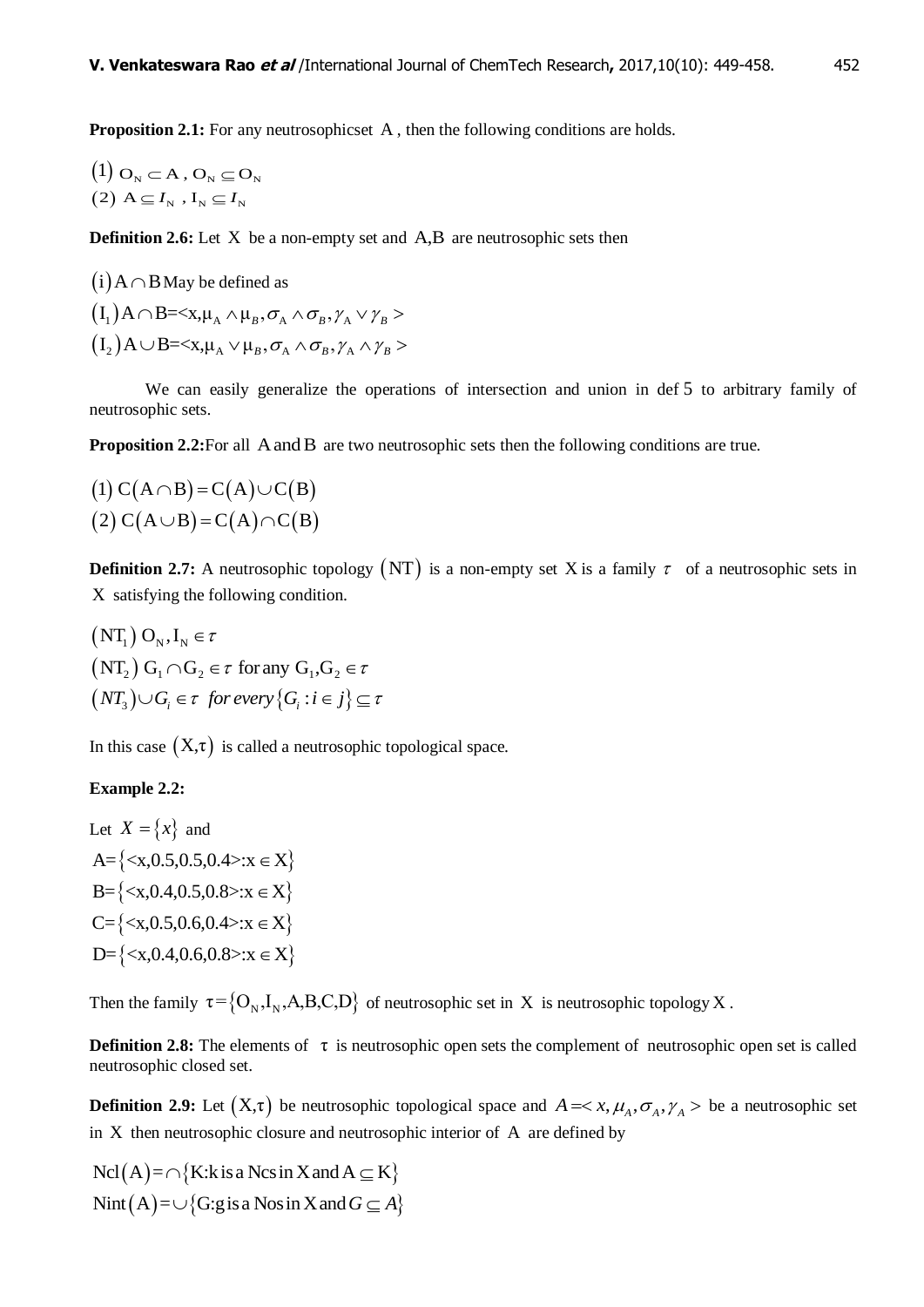It can also show that  $\text{Ncl}(A)$  is neutrosophic closed set and  $\text{Nint}(A)$  is neutrosophic open set in X

- $(i)$  A is neutrosophic open set  $\Leftrightarrow$  A=Nint  $(A)$
- (ii) A is neutrosophic closed set  $\Leftrightarrow$  A=Ncl(A)

**Proposition 2.3:** Let  $(X, \tau)$  be neutrosophic topological space and  $A \in (X, \tau)$  we have

(a)  $Ncl(C(A))=C(Nint(A))$ (a) Nint  $(C(A))=C(Ncl(A))$ 

**Proposition 2.4:** Let  $(X, \tau)$  be neutrosophic topological space and A,B are two neutrosophic set in X then the following properties are hold.

a) 
$$
\text{Nint}(A) \subseteq A
$$
  
\nb)  $A \subseteq Ncl(A)$   
\nc)  $A \subseteq B \Rightarrow \text{Nint}(A) \subseteq \text{Nint}(B)$   
\nd)  $A \subseteq B \Rightarrow \text{Ncl}(A) \subseteq \text{Ncl}(B)$   
\ne)  $\text{Nint}(\text{Nint}(A)) = \text{Nint}(A)$   
\nf)  $\text{Ncl}(\text{Ncl}(A)) = \text{Ncl}(A)$   
\ng)  $\text{Nint}(A \cap B) = \text{Nint}(A) \cap \text{Nint}(B)$   
\nh)  $\text{Ncl}(A \cup B) = \text{Ncl}(A) \cup \text{Ncl}(B)$   
\ni)  $\text{Nint}(O_N) = \text{Ncl}(O_N) = O_N$   
\nj)  $\text{Nint}(I_N) = \text{Ncl}(I_N) = I_N$   
\nk)  $A \subseteq B \Rightarrow C(B) \subseteq C(A)$   
\nl)  $\text{Ncl}(A \cap B) \subseteq \text{Ncl}(A) \cap \text{Ncl}(B)$   
\nm)  $\text{N int}(A \cup B) \supseteq \text{Nint}(A) \cup \text{Nint}(B)$ 

**Definition 2.10:** Let  $(X,\tau)$  be neutrosophic topological space and  $A = \langle x, \mu_A, \sigma_A, \gamma_A \rangle$  be a neutrosophic set in X then A is called a neutrosophic semi-open if  $A \subseteq Ncl(Nint(A))$  and also neutrosophic semi-closed if Nint  $(Ncl(A)) \subseteq A$ . The complement of neutrosophic semi open set is a neutrosophic semi closed set.

#### **3. Neutrosophic Pre -open:**

In this section the concept of neutrosophic pre-open set of  $X$  is introduced and also characterizations of neutrosophic pre-open sets.

**Definition 3.1:** Let *A* be neutrosophic set of a neutrosophic topology. Then *A* is said to be Neutrosophic pre-**Definition 1.1.** Let  $H$  be neutrosophic set of a neutrosophic topology. Then  $H$  is said to be recall to open[NPO]set of  $X$  if there exists a neutrosophic open set NO such that  $NO \subseteq A \subseteq NO(Ncl(A))$ .

**Theorem3.1:**A subset A in neutrosophic topological spaces  $X$  is neutrosophicpre open set if and only if  $A \subseteq N$  int  $(Ncl(A)).$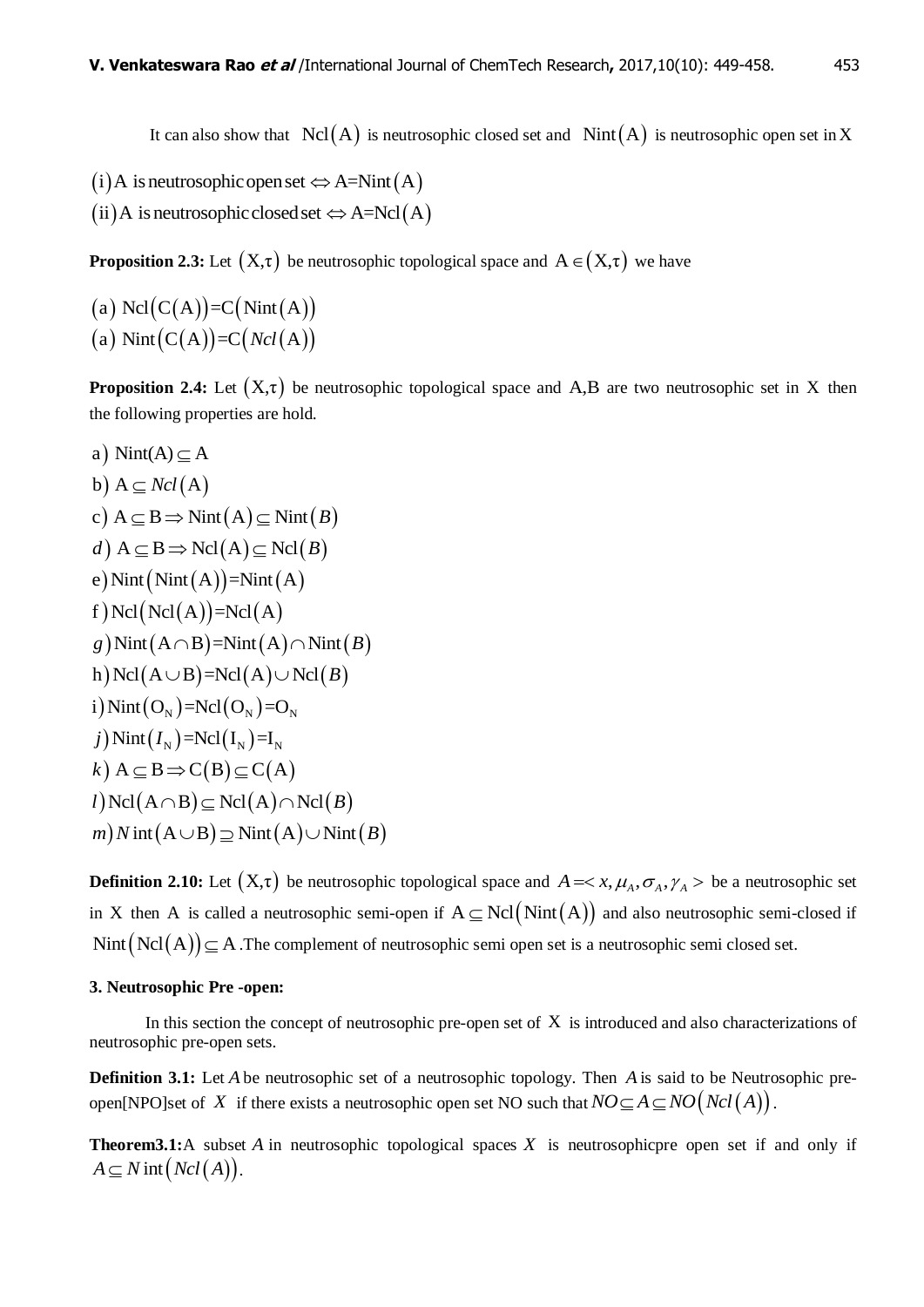**Proof:** Suppose  $A \subseteq N$  int  $(Ncl(A))$ 

Now we have to prove that *A* in neutrosophic topological space i.e., *A* is neutrosophic pre-open set. We know that  $NO = N \text{ int}(A)$ 

$$
NO \subseteq A \subseteq NO(Ncl(A)).
$$

Therefore *A* is neutrosophic topological set.

Conversely suppose that

Let *A* be neutrosophic topological set in *X* .i.e.  $NO \subseteq A \subseteq NO(Ncl(A))$  for some NO But  $NO \subseteq N$  int  $(A)$ , thus  $NO(Ncl(A)) \subseteq N$  int  $(Ncl(A))$ But  $NO \subseteq N$  int(A), thus  $NO(Ncl(A)) \subseteq N$ <br>Hence  $A \subseteq NO(Ncl(A)) \subseteq N$  int( $Ncl(A)$ ) Therefore  $A \subseteq N$  int  $(Ncl(A))$ 

Hence proved the theorem

**Theorem3.2:**In neutrosophic topology the union of two neutrosophic pre-open sets again a neutrosophic preopen set.

**Proof:** Let *Aand Bare* neutrosophic pre-open sets in *X*

$$
A \subseteq N \text{ int } (Ncl(A))
$$
  
\n
$$
B \subseteq N \text{ int } (Ncl(B))
$$
  
\nTherefore  $A \cup B \subseteq N \text{ int } (Ncl(A)) \cup Ncl(B)$   
\n
$$
A \cup B \subseteq N \text{ int } (Ncl(A) \cup Ncl(B))
$$
  
\n
$$
A \cup B \subseteq N \text{ int } (Ncl(A \cup B))
$$

By the definition  $A \cup B$  is a neutrosophic open set in X.

**Theorem3.3:** let  $(X, \tau)$  be an NTS. If  $\{A_{\alpha}\}_{{\alpha}\in{\Delta}}$  is a collection of NPO sets in a NTS X then  $\cup_{{\alpha}\in{\Delta}} A_{\alpha}$  is NPO set in X.

**Proof:** for each  $\alpha \in \Delta$ , we have a neutrosophic open set  $NO_{\alpha}$  such that

From for each 
$$
\alpha \in \Delta
$$
, we have a homogeneous open set  $\log_{\alpha}$  such that

\n
$$
NO_{\alpha} \subseteq A_{\alpha} \subseteq NO_{\alpha} \big( NCl(A) \big), \text{ then } \bigcup_{\alpha \in \Delta} NO_{\alpha} \subseteq \bigcup_{\alpha \in \Delta} A_{\alpha} \subseteq \bigcup_{\alpha \in \Delta} NO_{\alpha} \big( Ncl(A) \big)
$$
\n
$$
\bigcup_{\alpha \in \Delta} A_{\alpha} \subseteq \bigcup_{\alpha \in \Delta} N \text{ int}_{\alpha} \big( Ncl(A) \big)
$$

Hence theorem proved.

**Remark3.1:**The intersection of any two NPO sets need not be a NPO set in X as shown by the following example.

Example: let  $X = \{a, b\}$ 

$$
A = \{ \langle 0.4, 0.8, 0.9 \rangle, \langle 0.7, 0.5, 0.3 \rangle \}
$$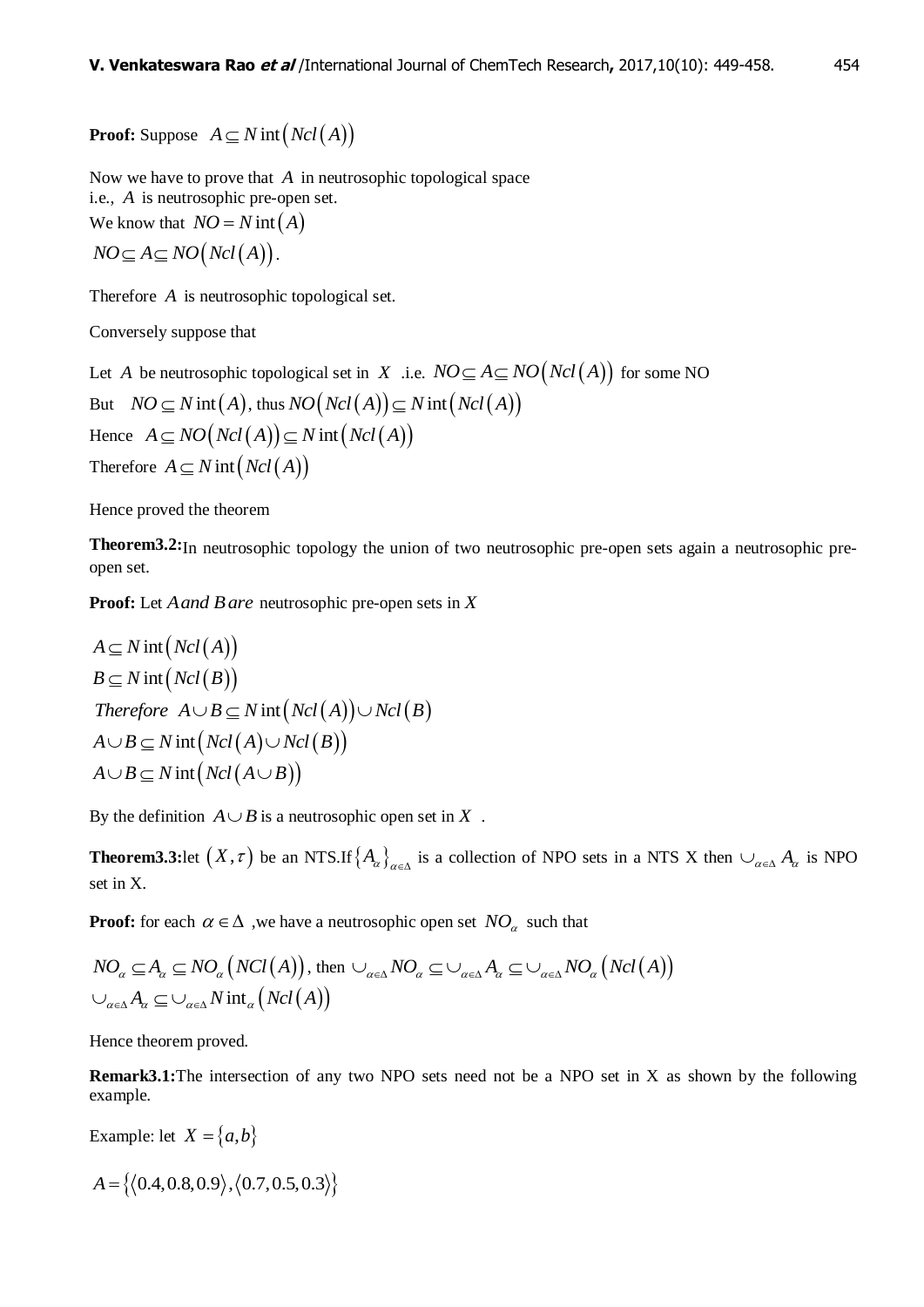$B = \{ (0.5, 0.8, 0.6), (0.8, 0.4, 0.3) \}$  $C = \{ (0.4, 0.7, 0.9), (0.6, 0.4, 0.4) \}$  $D = \{ (0.5, 0.7, 0.5), (0.8, 0.4, 0.6) \}$ Then  $\tau = \left\{0_N, A, B, C, D, 1_N\right\}$  is NTS

Consider

 $A_1 = \{(0.6, 0.8, 0.6), (1.0, 0.5, 0.5)\}$  $A_2 = \{(1.0, 1.0, 0.3), (0.7, 0.3, 0.6)\}$ 

From this example  $A_1 \cap A_2$  is not NPO set.

**Theorem 3.4:**Every neutrosophic open set in the NTS in X is NPO set in X.

**Proof:** let *A* be NO set in NTS.

Then 
$$
A = N \text{ int}(A)
$$
  
\nClearly  $A \subseteq Ncl(A)$   
\n $N \text{ int}(A) \subseteq N \text{ int}(Ncl(A))$   
\n $A \subseteq N \text{ int}(Ncl(A))$   
\n $A \text{ is a NPO set in } X$ .

**Theorem 3.5:**Let *A* be neutrosophic pre-open set in the neutrosophic topological space *X* and suppose  $A \subseteq B \subseteq Ncl(A)$  then *B* is neutrosophic pre-open set in X.

**Proof:** Let *A* be NO set in neutrosophic topological space *X* .

Then 
$$
A = N \text{ int}(A)
$$
 also  
\n $A \subseteq Ncl(A)$   
\n $N \text{ int}(A) \subseteq N \text{ int}(Ncl(A))$   
\n $A \subseteq N \text{ int}(Ncl(A))$ 

Hence the theorem proved.

**Lemma3.1:** Let  $A$  be an NO set in  $X$  and  $B$  a neutrosophic pre-open set in  $X$  then there exists an NO set *G* in *X* such that

 $B \subseteq G \subseteq Ncl(B)$  it follows that  $A \cap B \subseteq A \cap G \subseteq A \cap Ncl(B) \subseteq Ncl(A \cap B)$ 

Now, since  $A \cap G$  is open, from the above (theorem 5) lemma,  $A \cap B$  is neutrosophic pre-open set in X.

**Proposition 3.1:** Let  $X$  and  $Y$  are neutrosophic topological space such that  $X$  is neutrosophic product related to Y then the neutrosophic product  $A \times B$  of a neutrosophicpre open set A of X and a neutrosophic pre open set B of Y is a neutrosophic pre open set of the neutrosophic product topological space  $X \times Y$ .

Proof: let  $0_1 \subseteq A \subseteq Ncl(0_1)$  and  $0_2 \subseteq B \subseteq Ncl(0_2)$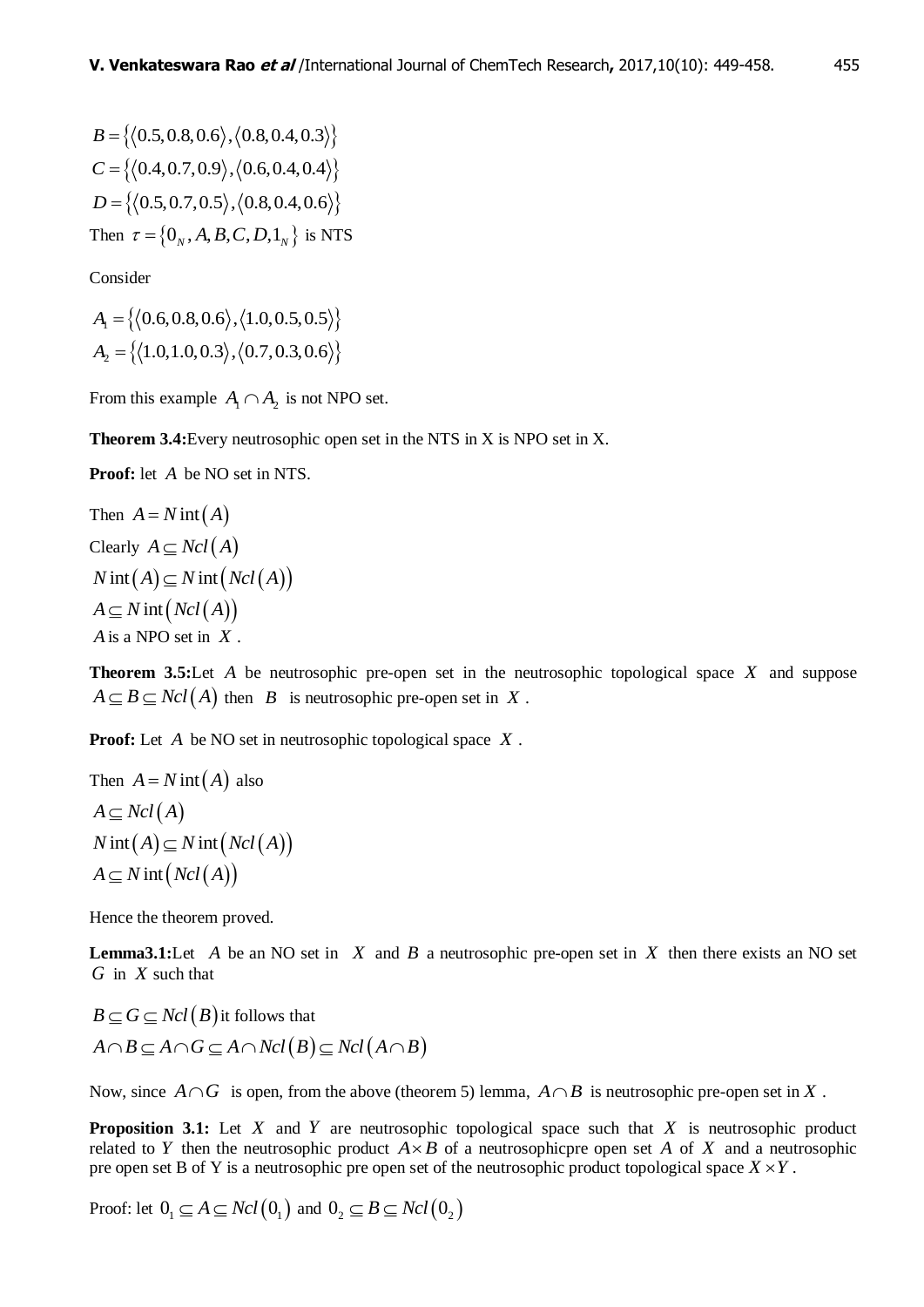Then  $0_1 \times 0_2 \subseteq A \times B \subseteq Ncl(0_1) \times Ncl(0_2)$  $0 \times 0 \times A \times B \subset Ncl(0 \times 0 \times$  $NInt(0_1 \times 0_2) \subseteq NInt(A \times B) \subseteq NInt(Ncl(0_1 \times 0_2))$  $0_1 \times 0_2 \subseteq A \times B \subseteq N$  int  $(Ncl(0_1 \times 0_2))$ Hence  $A \times B$  is NPO set in  $X \times Y$ 

#### **4. Neutrosophic Pre-closed sets:**

**Definition 4.1:** Let  $A$  be neutrosophic set of a neutrosophic topology spaces  $X$ . Then  $A$  is said to be neutrosophic pre-closed sets of X if there exists a NC set such that  $Ncl(NC) \subseteq A \subseteq NC$ .

**Theorem4.1:**A subset A in a NTS X is NCS set if and only if  $Ncl(Nint(A)) \subseteq A$ 

**Proof:** consider  $Ncl(Nint(A)) \subseteq A$ 

Then  $NC = Ncl(A)$  clearly  $Ncl(Nint(A)) \subseteq A \subseteq NC$ Therefore *A* is NPC set Conversely, suppose that Let A be NPC set in X Then  $NC(Nint(A)) \subseteq A \subseteq NC$  for some NS closed set  $NC$  .but  $Ncl(A) \subseteq NC$ 

Hence the theorem proved.

**Theorem4.2:** Let  $(X, \tau)$  be NTS and A be a neutrosophicsubset of X then A is a neutrosophic pre-closed sets if and only  $C(A)$  is neutrosophic pre-open set in X.

**Proof:** Let *A* be a neutrosophic pre-closed set subset of *X* .

Clearly  $Ncl(Nint(A)) \subseteq A$ Taking complement on both sides  $C(A) \subseteq C($  *Ncl* (*N* int (*A*)))  $C(A) \subseteq N$  int  $(Ncl(C(A)))$ 

Hence  $C(A)$  is neutrosophic pre-open set

Conversely suppose that  $C(A)$  is neutrosophic pre-open set i.e.  $C(A) \subseteq N$  int  $(Ncl(C(A)))$ 

Taking complement on both sides we get  $Ncl(Nint(A)) \subseteq A$ , *A* neutrosophic pre-closed set

Hence the theorem proved.

**Theorem4.3:**Let  $(X, \tau)$  be a neutrosophic topological spaces. Then intersection of two neutrosophic preclosed set is also a neutrosophic pre-closed set.

**Proof:** let *A and B* are neutrosophic pre-closed sets on  $(X, \tau)$ 

Then  $Ncl(Nint(A)) \subseteq A$ ,  $Ncl(Nint(B)) \subseteq B$ Then  $Ncl(N\operatorname{int}(A)) \subseteq A$ ,  $Ncl(N\operatorname{int}(B)) \subseteq B$ <br>Consider  $A \cap B \supseteq Ncl(N\operatorname{int}(A)) \cap Ncl(N\operatorname{int}(B))$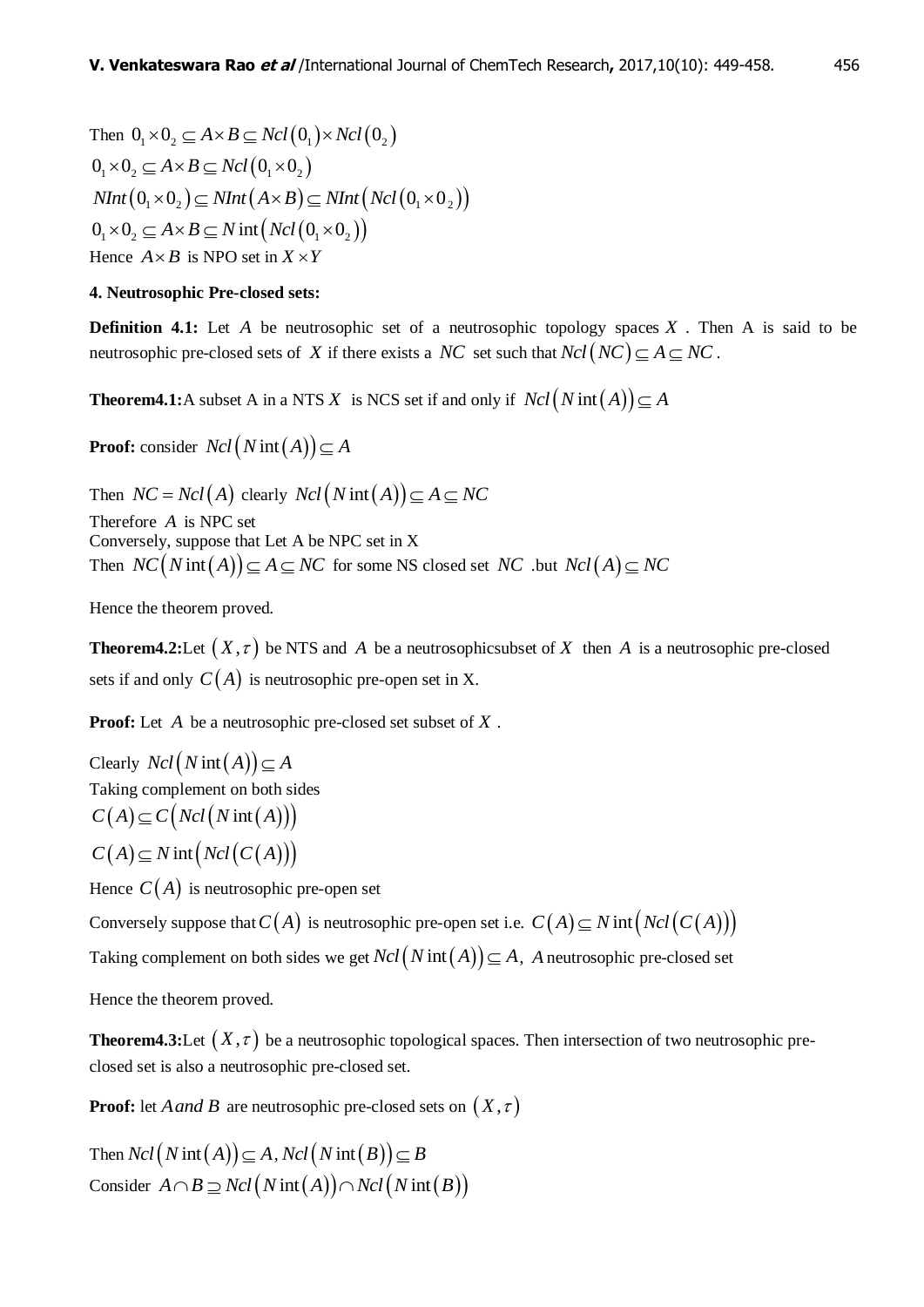$$
\supseteq Ncl(N\operatorname{int}(A)\bigcap N\operatorname{int}(B)\big) \supseteq Ncl(N\operatorname{int}(A\cap B))
$$

 $Ncl(Nint(A \cap B)) \subseteq A \cap B$ 

Hence  $A \cap B$  is neutrosophic pre-closed set.

**Remark4.1:** The union of any two neutrosophic pre-closed sets need not be a neutrosophicclosed set on  $(X, \tau)$ .

**Theorem 4.4:** Let  $\{A\}_{\alpha \in \Delta}$  be a collection of neutrosophic pre-closed sets on  $(X, \tau)$  then  $\bigcap_{\alpha \in \Delta} A_{\alpha \in \Delta}$  is neutrosophic pre-closed sets on  $(X, \tau)$ .

**Proof:** we have a neutrosophic set  $NC_a$  such that  $NC_a(N\text{int}(A)) \subseteq A_a \subseteq NC_a$  for all  $\alpha \in \Delta$ 

Then 
$$
\underset{\alpha \in \Delta}{\cap} NC_{\alpha}(N \operatorname{int}(A)) \subseteq \underset{\alpha \in \Delta}{\cap} A_{\alpha} \subseteq \underset{\alpha \in \Delta}{\cap} NC_{\alpha}
$$
  
 $\underset{\alpha \in \Delta}{\cap} NC_{\alpha}(N \operatorname{int}(A)) \subseteq \underset{\alpha \in \Delta}{\cap} A_{\alpha}$ 

Hence  $\bigcap_{\alpha \in \Delta} A_{\alpha}$  is neutrosophic pre-closed set on  $(X, \tau)$ .

**Theorem 4.5:** Every neutrosophic closed set in the neutrosophic topological spaces  $(X, \tau)$  is neutrosophic preclosed set in  $(X, \tau)$ .

**Proof:** Let A be neutrosophic closed set means  $A = Ncl(A)$  and also  $N \text{ int}(A) \subseteq A$ 

From that,

From that,  
\n
$$
Ncl(Nint(A)) \subseteq Ncl(A), Ncl(Nint(A)) \subseteq A, \text{ since } A = Ncl(A)
$$

Hence A is a neutrosophic pre-closed sets.

**Theorem 4.6:**Let A be a neutrosophic closed set in neutrosophic topological spaces  $(X, \tau)$  and suppose  $N$  int  $(A) \subseteq B \subseteq A$  then *B* is neutrosophic pre-closed set on  $(X, \tau)$ 

**Proof:** Let A be a neutrosophic set in neutrosophic topological spaces  $(X, \tau)$ 

Suppose  $N \text{ int}(A) \subseteq B \subseteq A$ There exist a neutrosophic closed set *NC*, such that  $NC(N \text{ int} (A)) \subseteq B \subseteq A \subseteq NC$ . Then  $B \subseteq NC$  and also  $N \text{ int}(B) \subseteq B \subseteq NC$ Thus,  $Ncl(Nint(B)) \subseteq B$ 

Hence B is neutrosophic pre-closed set on  $(X, \tau)$ .

**Theorem4.7:** Let  $X$  and  $Y$  are neutrosophic topological space such that  $X$  is neutrosophic product related to *Y* then the neutrosophic product  $A \times B$  is a neutrosophic pre closed set of the neutrosophic product topological space  $X \times Y$ . Where neutrosophic pre closed set A of X and a neutrosophic pre closed set B of Y.